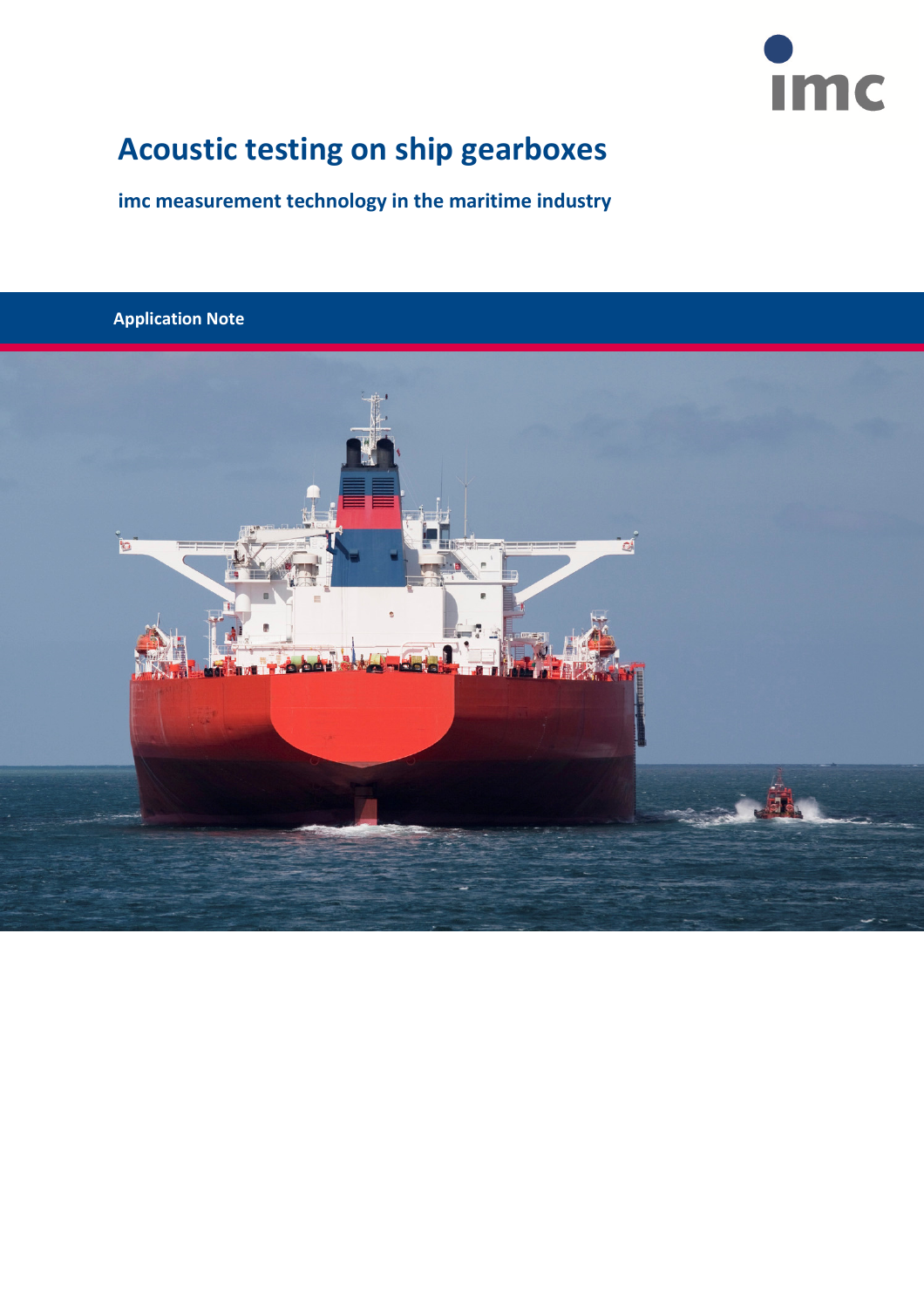### **Quiet and powerful on the high seas**

What do the barge "Große Freiheit", the steamboat "Geo.Gleistein" and the tanker "TMS Georg Burmester" all have in common? They all use REINTJES brand gearboxes.



DLG series gearbox: for use in work boats © Photo copyright: REINTJES GmbH

The REINTJES company started in 1879 with the creation of a mechanical workshop in the city of *Emmerich am Rhein* and today has grown to be a renowned global player. One of REINTJES areas of specialization is in the production of marine gearboxes. Their application areas include work boats (250 to 30,000 kW), fast vessels (350 to 5,000 kW) and ferry boats (600 to 13,200 kW). While some of their smaller gearboxes are built from lightweight materials and can fit into a truck, their larger gearboxes are the size of a truck.

#### **High quality standards require testing**

The demands placed on a modern marine gearbox are high: naturally, transferring the motor power to the drive shaft is the main task. However, integrating auxiliary drives for different units, such as pumps and generators, as well as braking and locking propellers and shafts are also key requirements. Both in the research and development departments, as well as with quality assurance, extensive tests

and measurements are carried out to ensure the highest quality of their marine gearboxes.

#### **Gearbox acoustic testing**

The marine gearboxes must not only be capable of handling powerful loads, but they must also be able to operate quietly as to not affect the crew and underwater wildlife with loud noise emissions. Therefore, REINTJES subjects their gearboxes to acoustic emission testing. Acoustic noise refers to mechanical oscillations that have frequencies in the audible range, i.e., approximately 16 Hz - 16 kHz. There is a distinction of sound propagation in fluids and solids, namely air-borne, waterborne and structure-borne sound. The ear only picks up sound events as air-borne sound. Water-borne and structure-borne sounds are only audible when they are converted into their final phases of propagation: air-borne sound.

#### **Mobile test and measurement**

For mobile testing of air-borne and structureborne sounds and vibrations, REINTJES inquired about a compact measurement device that could provide simple and universal operations. Furthermore, they needed accompanying software that would enable employees to quickly and easily perform spectral analyses with a harmonic cursor.

To measure their noise and acceleration signals, REINTJES decided on a measurement system from imc Meßsysteme GmbH:

**the imc C-SERIES**.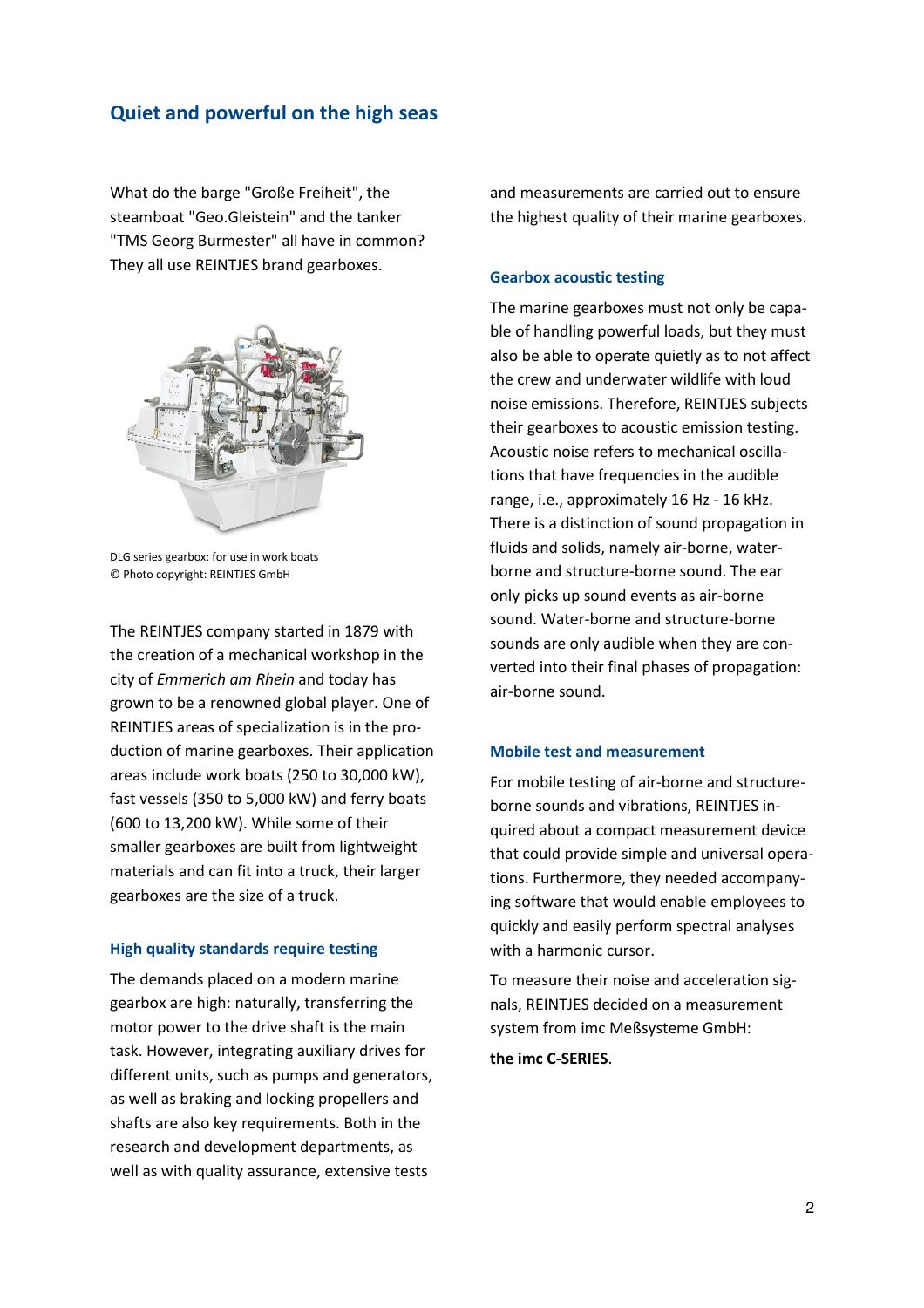



Calibration

imc-C-SERIES

Benefits of the imc C-SERIES:

- Compact, rugged design, ideal for mobile applications
- Integrated real-time signal analysis and intelligent data reduction
- Powerful trigger machine
- PC-independent
- Flexible data storage options
- Excellent price/performance ratio

#### **Step by step through the test process**

Making this solution especially productive, imc hardware is used in conjunction with imc software applications. The imc STUDIO software leads the user step by step through the entire measurement process: from the calibration of the sensors, input of test object data and carrying out the test procedure, all the way to automated data storage. Except for entering the product data, no additional settings from the user are required.

The system allows for both the detection of the rpm and noise levels, as well as calculating order lines, FFT or applying digital filters.

In the imc Curve Window, the tester can perform a spectral analysis of harmonic waves with a harmonic cursor. Starting from a fundamental frequency, the cursor marks periodic integer multiples. Thus, disturbances or resonances are directly revealed, facilitating to identify the root cause.

To evaluate all of the test results and to assess them according to internal and external standards, imc FAMOS signal analysis software is ideal. Using this software, current measurements can be subsequently analyzed, including comparisons with internal data files and other external references.



Analysis